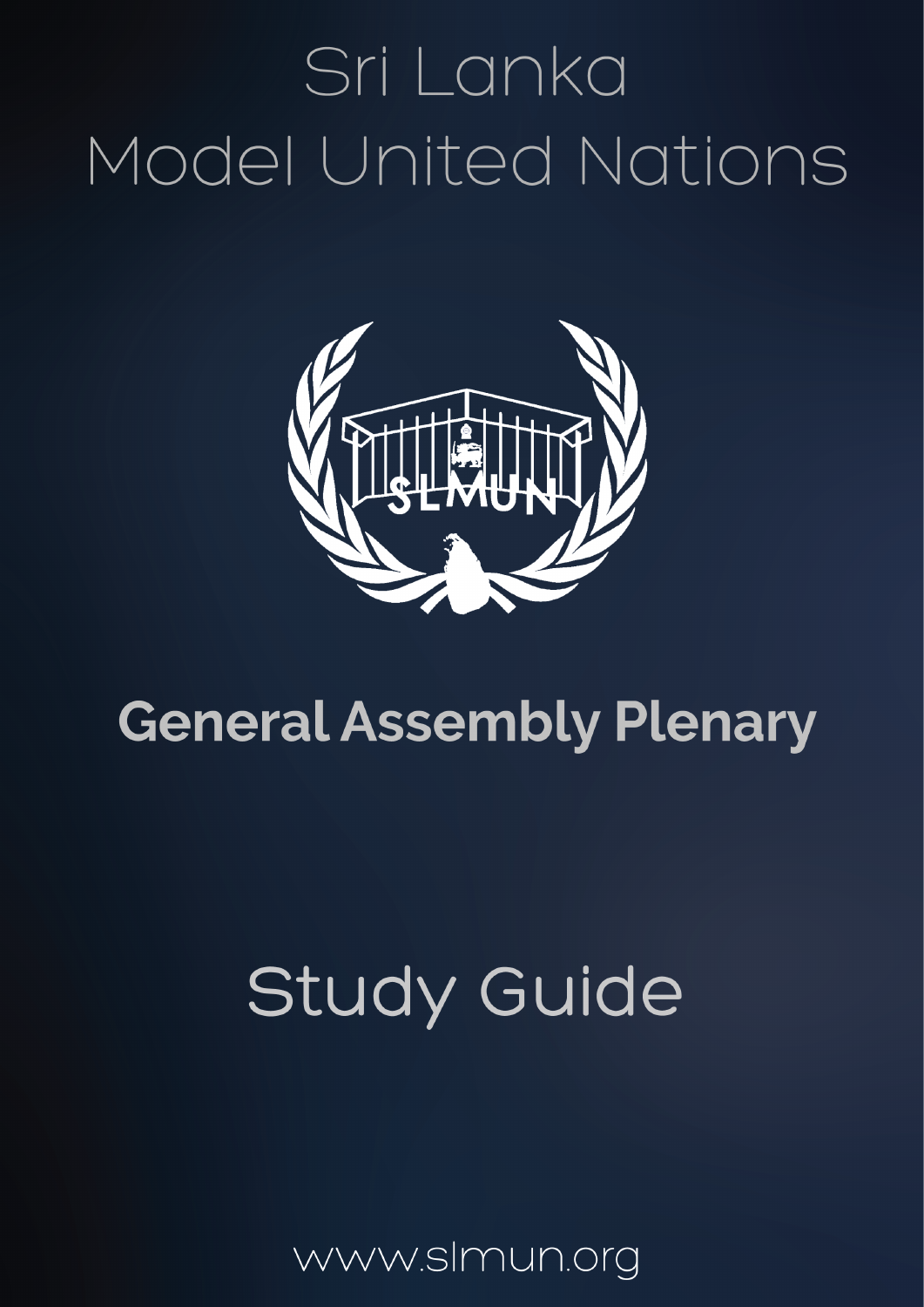### THE GENERAL ASSEMBLY

Established under the Chapter 3, Article 7 of the United Nations Charter, the General assembly is one of the Principal organs of the United Nations Charter. It is the only body in which all member nations are present at any given point and each member state is entitled to an equal vote. For this reason, the General Assembly has the ability to discuss any given topic, given that it falls under the scope of the UN charter and also may make recommendations to other UN bodies and/or member states, except as said in Clause 1 of Chapter 4, article 12 in the UN Charter.

Given this nature and prominence of the General Assembly, the UN Charter limits the powers given to the General Assembly to further ensure that the actions of such a body may not lead to or magnify any international disputes which are almost always sensitive and volatile. Therefore, the powers are mainly limited to making recommendations, acting as a platform for making international agreements which makes the resolution of non-legally binding nature.

To fully understand the powers allowed to the General Assembly, delegates are encouraged to read the fourth chapter of the UN charter. Since SLMUN 2018 differs with that of previous years in the aspect of having a single unified General Assembly with its full scope similar to the actual UNGA as opposed to a multitude of separate General Assemblies each with a narrower specified scope in previous years, it is needless to say that the General Assembly stimulated as SLMUN 2018 is allowed the full scope of discussion allowed at a session of the United Nations General Assembly without any considerations of a narrower mandate. Therefore, delegates are reminded that at SLMUN 2018, they are required to engage in a CONSTRUCTIVE discussion that focuses on all aspects of the topic as long as it is understood to be under the scope of the UN charter.

### **THE AGENDA**

**Conference topic:** Discussing the need for Riot Control in Developing Nations.

Practice Debate topic: Addressing the needs of migrants and refugees in Developing Countries.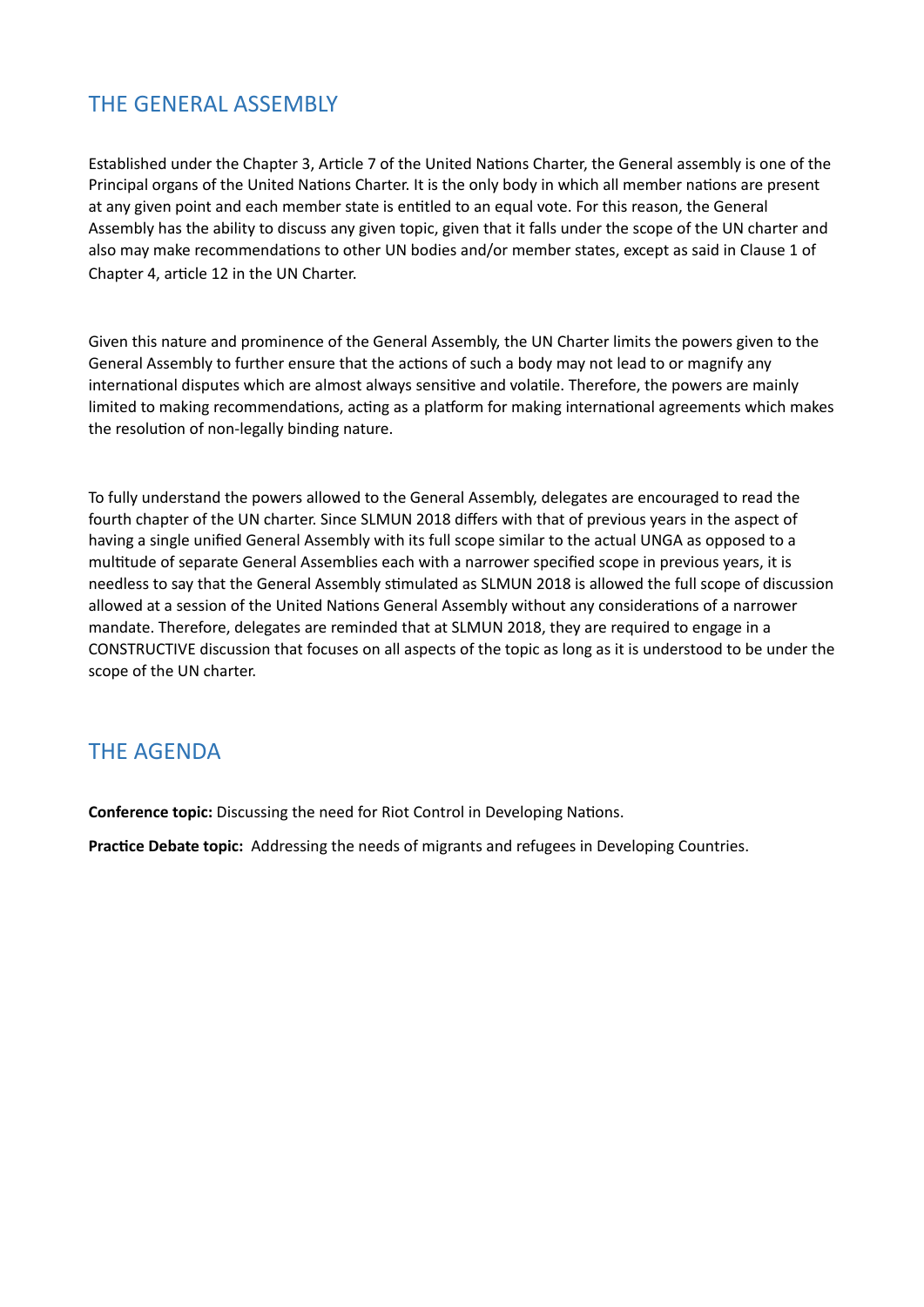# CONFERENCE TOPIC: DISCUSSING THE NEED OF RIOT CONTROL IN DEVELOPING NATIONS

#### **BACKGROUND**

What is a riot? It is important throughout the discussion of this issue that delegates are continuously aware of the difference between a protest and a riot. Although is subjective and depends on what source you are referring to a riot usually involves physical damage to property or other persons while a protest is just a public display of disapproval. This is important as different nations may also have varying definitions and hence affect the respective foreign policies.

The issue of riot control, by its very nature, very complex as it involves multitude of factors. First being the issue of domestic sovereignty being the overriding factor that highly limits the function of the UN in this matter. Next is the consideration of human rights and civil liberties in the question. There is the issue of weaponry used in the control and mitigation of riots. Delegates are expected to be aware in detail about each of these issues during conference.

It is also important to note that the commonly available methods of riot control are now gradually overused and therefore will sooner or later expand the need for broader measures. Currently technologies such as Active Denial systems (ADS) and Long Range Acoustic Device (LRAD) Sound Cannons are available but not so prevalent, therefore, they are yet to come into proper consideration by the international community. 

It is also important to understand the context of developing nations, their economic, political and social conditions that then translate to a different pattern of rioting that is different from that of developed nations.

This guide will help to understand the political and social climates surrounding two notable riots in developing nations and then use that to point out several points to consider for a delegate at SLMUN 2018.

#### **THE U.S. DEFINITION**

The Code of the United States of America defines a riot as "public disturbance involving (1) an act or acts of violence by one or more persons part of an assemblage of three or more persons, which act or acts shall constitute a clear and present danger of, or shall result in, damage or injury to the property of any other person or to the person of any other individual or (2) a threat or threats of the commission of an act or acts of violence by one or more persons part of an assemblage of three or more persons having, individually or collectively, the ability of immediate execution of such threat or threats, where the performance of the threatened act or acts of violence would constitute a clear and present danger of, or would result in, damage or injury to the property of any other person or to the person of any other individual.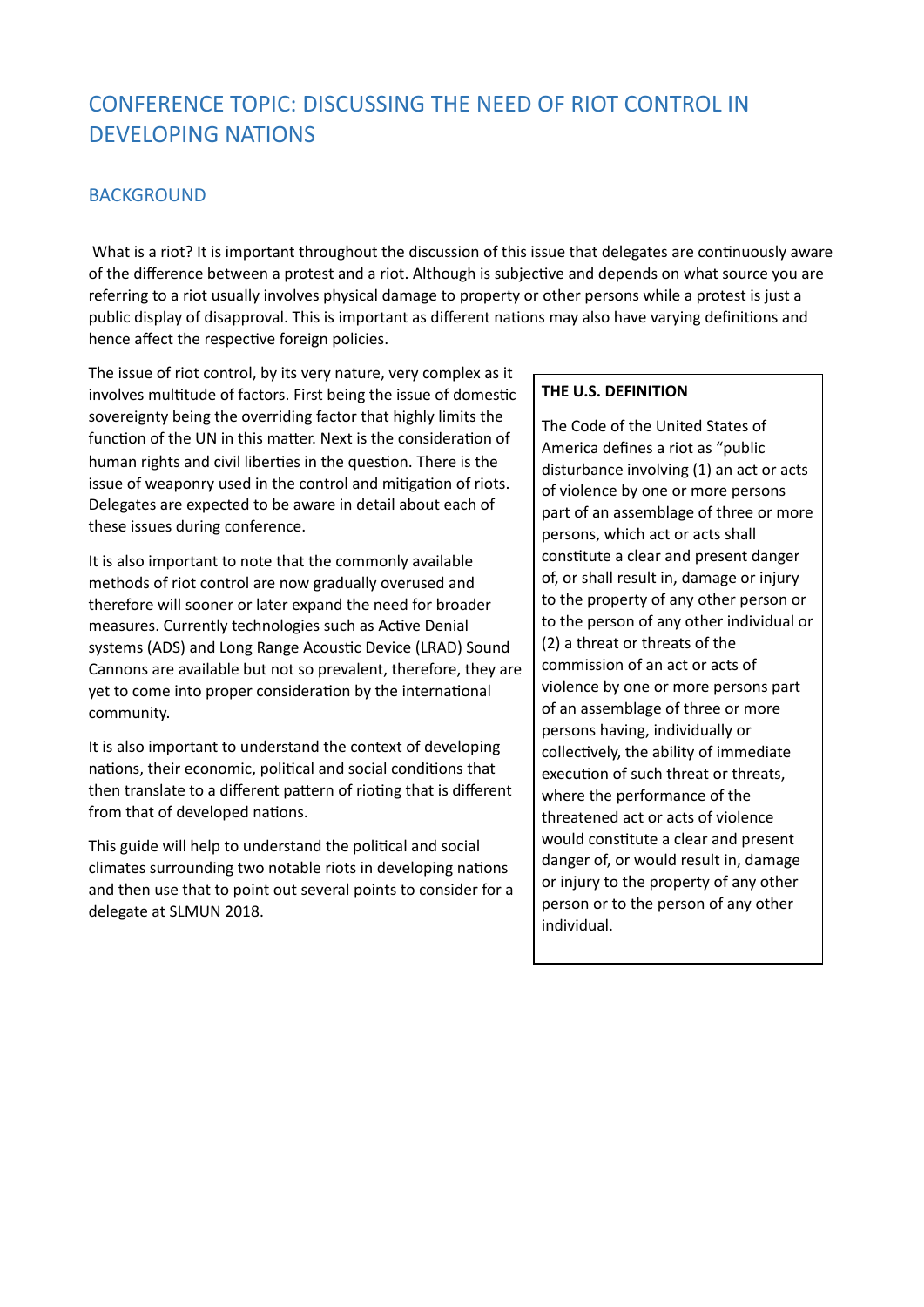#### **CASE STUDIES**

#### **ARGENTINA 2001**

The origins of the problems of Argentina included the disastrous combination of the economic crises and the surge in the costs of living stemming from privatizations about a decade ago which then converted into a wave of anger against the government with the middle and low income levels of society. Soon, riots had developed in outer provinces and had spread to the capital by the December of 2001.

While the president wanted to use military force, the heads of the military quickly declined to do so pointing out constitutional limitations, therefore the president then moved to declare a state of emergency. By the 20th of December, the federal police was given instructions by the government to control and contain protesters, while a federal judge had unsuccessfully attempted to halt such measures. Either way, the government's plan failed when protesters from outside the capital poured into the city. This was followed by the unsuccessful attempt by President Fernando de la Rúa to censor media outlets to

stop the spreading of support for the protests. Then the President's attempts to stabilize the nation by calling on the opposition to join the government and to bring peace to the nation also failed, after which he resigned and took to safety.

Following his resignation, the legislature moved to elect Adolfo Rodríguez Saá the president till the March election were held. Although he moved to make several popular decisions including several political appointments, protests once again erupted. Soon after he too resigned after he realized he lacked support from within his own party after a failed summit.

#### THAILAND 2013-2014

The series of political instability in Thailand spanning from 2013 to 2014 is considerably one of the most significant cases of rioting and demonstrations as it not only follows a series of other such events that started in 2009 but also lead to 28 deaths and more than 800 injuries. It is also significant in the fact that it lead to a large number of changes to the sphere of Thai politics and Government. It is also significant in that it lasted for quite a long time and the multitude of events that happened that included shootings grenade attacks and bombings.

At first, it remained as non-violent demonstrations against several governmental actions lead by the opposition who called for civil-disobedience, which did gain momentum within several cities but was also shown to be quite unpopular by an independent poll.

Following the events of a failed constitutional amendment, protests grew and the Prime Minister Yingluck Shinawatra went to invoke the internal security act.

Up until the end of November the protests had been peaceful until the several protesting university students had been killed and injured by an armed supporter of the government.

Soon, the government was dissolved but the opposition was quick to call for the stepping down of Prime Minister Yingluck Shinawatra as well, although she survived the motion of no confidence against her. There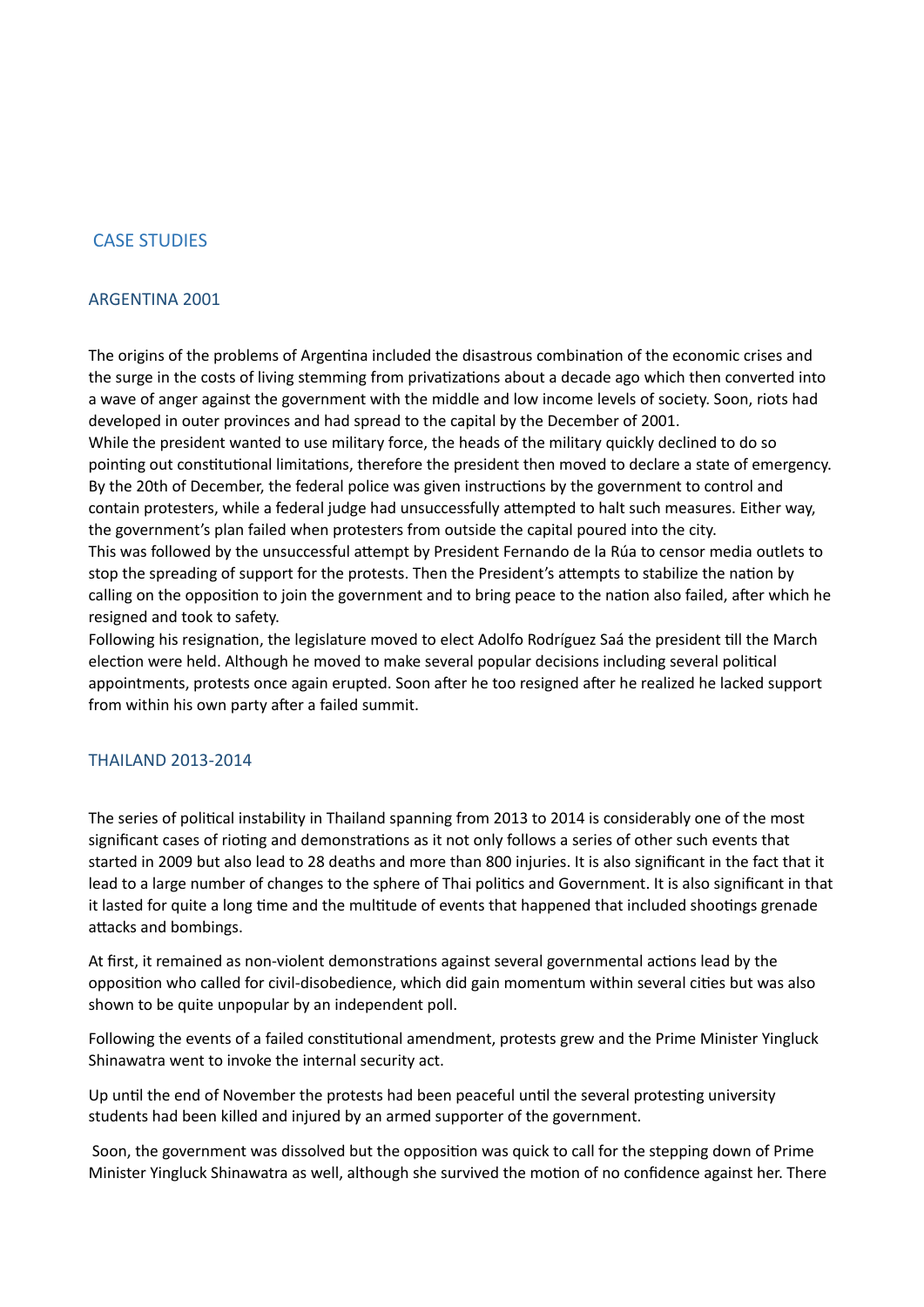were also several calls for the military to join the anti-government protests, which were rejected by the army commander.

The government claimed that it has restrained from using excessive force and instead was reserved to using methods such as batons, water cannons and tear-gas. However, on the 26<sup>th</sup> of December, the protesters clashed with the police at the Thai-Japanese sports stadium killing one from each side.

The next day, the army commander made a media statement without ruling out the possibility of a coup by the military.

After the first week of January 2014, anti-government protesters had occupied Bangkok, resulting in the obstruction of several government functions. The police was also reluctant to carry out several orders relating to opposition leaders given the volatility of the situation. A state of emergency was declared as a last resort by the prime-minister in early January.

As political tensions continued, mid-January recorded several failed and successful attacks including several grenade attacks, which resulted in several deaths along the line of attacks.

All this was followed by the chaotic February 2nd election. Several disruptions were recorded nationwide. Following the election, the Thai criminal court issued arrest warrants for 19 protest leaders.

The time of political unrest continued throughout the next couple of months with protests and riots continuing although the support for the protests dwindled compared to the beginning.

In early May, the constitutional court decided to remove the prime-minister from the office. However, violence still continued until a military coup on the 20th of May finally settled the time of violence.

#### POINTS TO CONSIDER

As delegates study these and other case studies, they are advised to observe and note the following aspects. 

- 1. Influence of political activism on increasing tensions and confrontations between protestors and the government.
- 2. Unclear boundaries between what is considered a protest and not a riot.
- 3. Resolving Riots using an appropriate level of force?
- 4. At what measures should newer technologies and agents be used?
- 5. What role can the UN do to ensure the proper use of these newer technologies?
- 6. How can developed nations play a role in assisting developing nations make proper use of up to date technology?

Delegates are required to further research into these and other case studies especially with regards to the political climates that cause such riots how they are dealt with, both politically and physically.

It is also advisable to look at the now ongoing (as of April 2018) situation in the wet bank of Gaza where protests are occurring on the Israeli-Palestinian border, where the highly controversial border makes the unrest further complex and disputed on an international level.

They are also expected to be fully aware of the limitations of the power of the UN system with regards to these domestic affairs and how an international intergovernmental organization such as the UN can exercise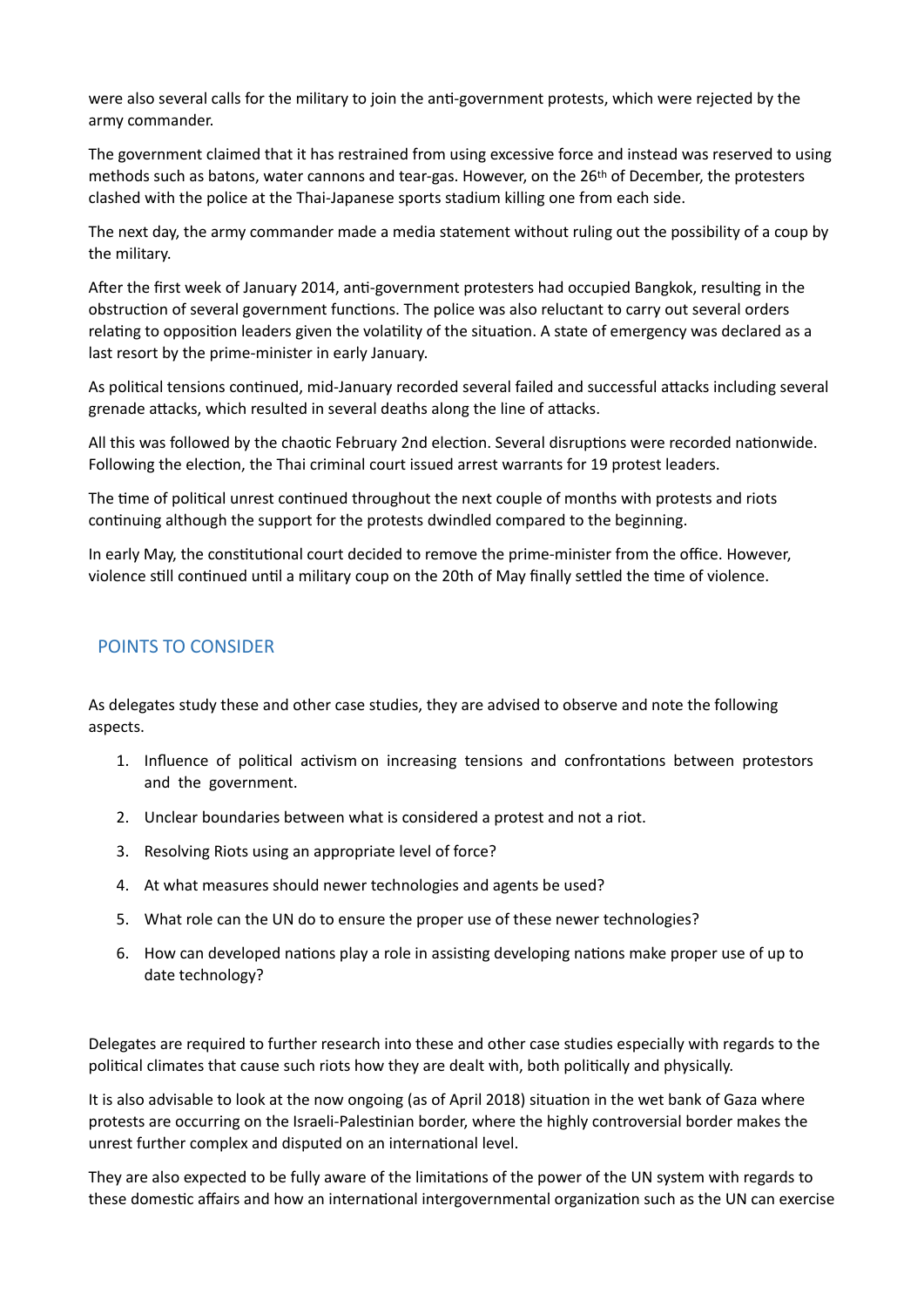indirect pressure over such matters. It is also important that delegates are aware of the continuation of research into riot control measures and tactics.

Consideration of human-rights, the right of expression in particular.

- 1. Questions of the role of the international community, and by extension the UN, in formulating a humane protocol for riot control
- 2. Questions of how the UN and developing nations can take to curb protests from spiraling out to riots
- 3. The Question of *if* the use of riot control agents violate human rights then what other options are available?
- 4. Questions related to the use of military force to deal with protesters.

#### **FURTHER READING**

http://www.weaponslaw.org/weapons/riot-control-agents

https://www.telesurtv.net/english/opinion/To-Be-Gassed-Or-Not-To-Be-Gassed-That-Is-The-Question-20180330-0009.html

https://lawfareblog.com/blurred-distinction-between-armed-conflict-and-civil-unrest-recent-events[gaza](https://lawfareblog.com/blurred-distinction-between-armed-conflict-and-civil-unrest-recent-events-gaza)

https://www.aljazeera.com/blogs/europe/2012/05/112441.html

https://gizmodo.com/what-is-the-lrad-sound-cannon-5860592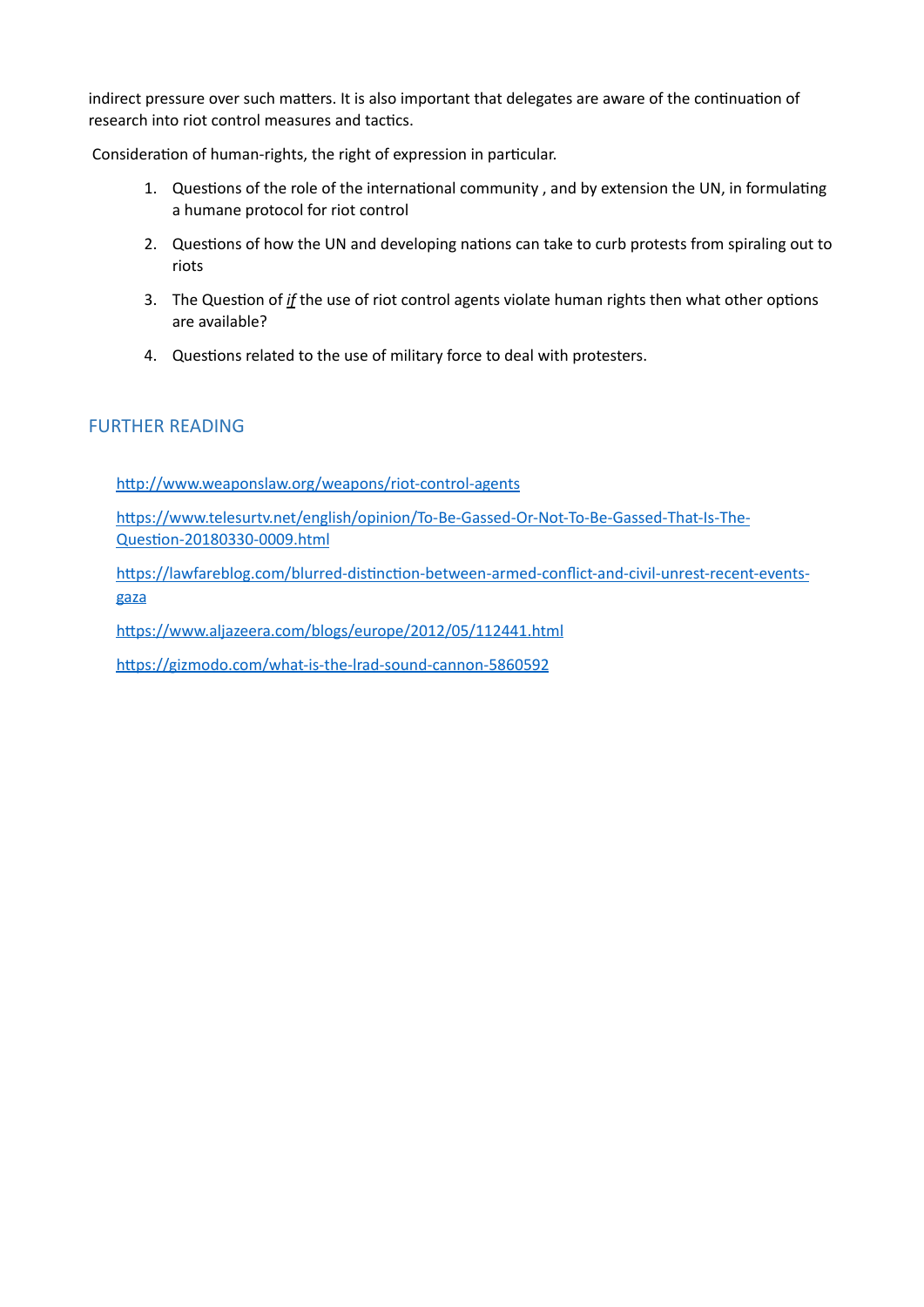# PRACTICE DEBATE TOPIC: DISCUSSING THE NEEDS OF REFUGEES IN DEVELOPING COUNTRIES

#### **BACKGROUND**

Along the years following the World War II, the immigrant and refugee situation has only gotten worse. This can be attributed to the increase in global conflicts, political instability, and long term wars and even in later years, Climate change.

Over the years, it has also become clear that it is usually developing countries that faces the largest amount of issues related to immigration and refugees. A report by the UNHRC in 2016 showed that 84% of all the forced immigrants were hosted by developing countries. Given the economic conditions in these countries, they too increasingly find it difficult to provide even the bare minimum for these displayed people. Therefore the issues of refugees and other migrants has truly evolved to a global crisis and thus a responsibility of every nation.

Although the issue does come into global spotlight quite often, the world has a whole is yet to take steps towards a long term solution to the issue.

For example, the **United Nations Refugee Convention** of 1951 is the principle legal document that outline the core value of **non-refoulement** and the process it lays out forms the foundations of the United Nations Refugee Agency's work, however this document is increasingly criticized as being outdated in the past couple of years.

It is also common for these immigrant to face high levels of many forms of discrimination, varying from social discrimination to systematic discrimination and even to physical abuse and sexual violence.

Although credit must be given to many Governmental and Non-Governmental organizations that have worked in the fields assisting these immigrant in many forms to their best ability, this is only a short term solution that runs on an ever restricting budget.

All these factors only emphasis the dire urge for a long term cohesive plan to resolve the issues related to migrants and refugees in particular in developing countries.

#### **CASE STUDY**

#### BANGLADESH (ROHINGYA CRISIS)

The ongoing crisis in the Rakhine state of Myanmar has lead for thousands of ethnic Rohigyans to flee from Myanmar into Bangladesh. However as it is well known, a developing nation with a struggling economy, Bangladesh finds it difficult to provide for the needs of these refugees. Therefore the task falls to other willing actors such as Non-Governmental Organizations and charities that too have highly limited budgets and capabilities.

What makes the situation even more difficult is the flood-prone monsoon climate of Bangladesh which places these starving refugees without clean drinking water prone to disease outbreaks. Adding on to the troubles are the large number of women, ranging from all ages, that have been raped and physically abused that require special care.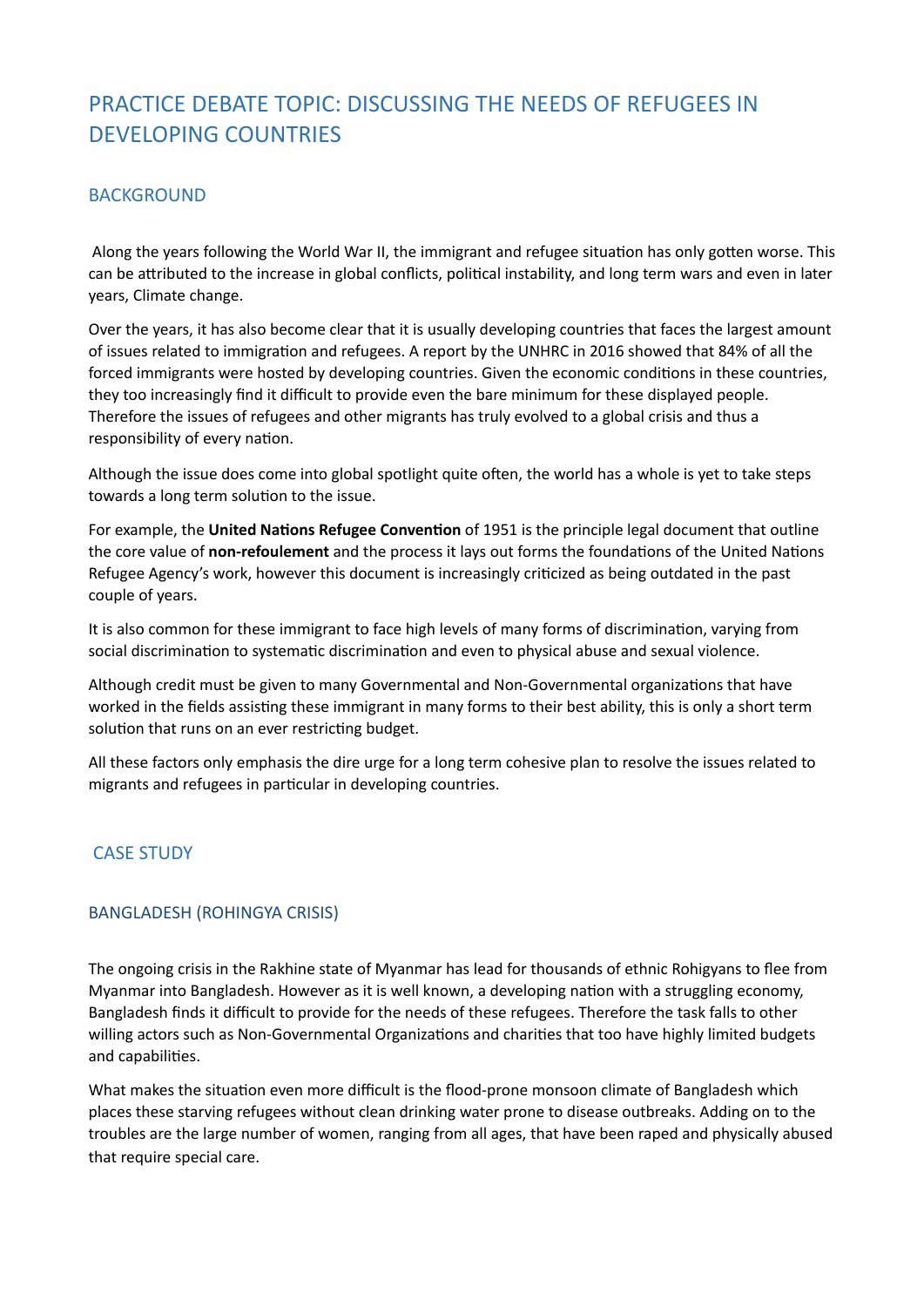Although Bangladeshi Government has been quite welcoming of these refuges, the fact that it is already a very densely populated nation that has a weak economy with limited space available for refugee camps mean that it is not a long term home to these people who are indefinitely displaced.

#### POINTS TO CONSIDER

- 1. Specific causes of migration, in particular forced migrants, refugees for example, that has developed over the last couple of decades.
- 2. How political, social, humanitarian and economic patterns in developing nations affect immigrants.
- 3. Further cases of problems faced by immigrants in these nations (lack of political rights and cases of xenophobic and racist discrimination)
- 4. Discrimination faced by refugees in finding proper employment, education, medical treatment and other requirements.
- 5. Concerns related to the failure of proper vetting (spread of terrorism and diseases).
- 6. Concerns of outdated legal documents governing the international refugees.
- 7. Concerns of diminishing living conditions in refugee settlements, ranging from sanitation, healthcare, proper nutrition and clean water supplies.
- 8. Addressing legal concerns regarding the movement of refugees.
- 9. How the living conditions of refugee and immigrant communities can be improved.
- 10. The role of developed nations in assisting refugees in developing nations.
- 11. The role of NGOs in such situations.
- 12. The role of local governments in assisting immigrant, refugees in particular, in settling down in communities foreign to them.
- 13. Improving the vetting systems that are usually unnecessarily complicated and time taking, especially for forced migrants that require immediate asylum.
- 14. Issues of systematic discrimination faced by immigrants.